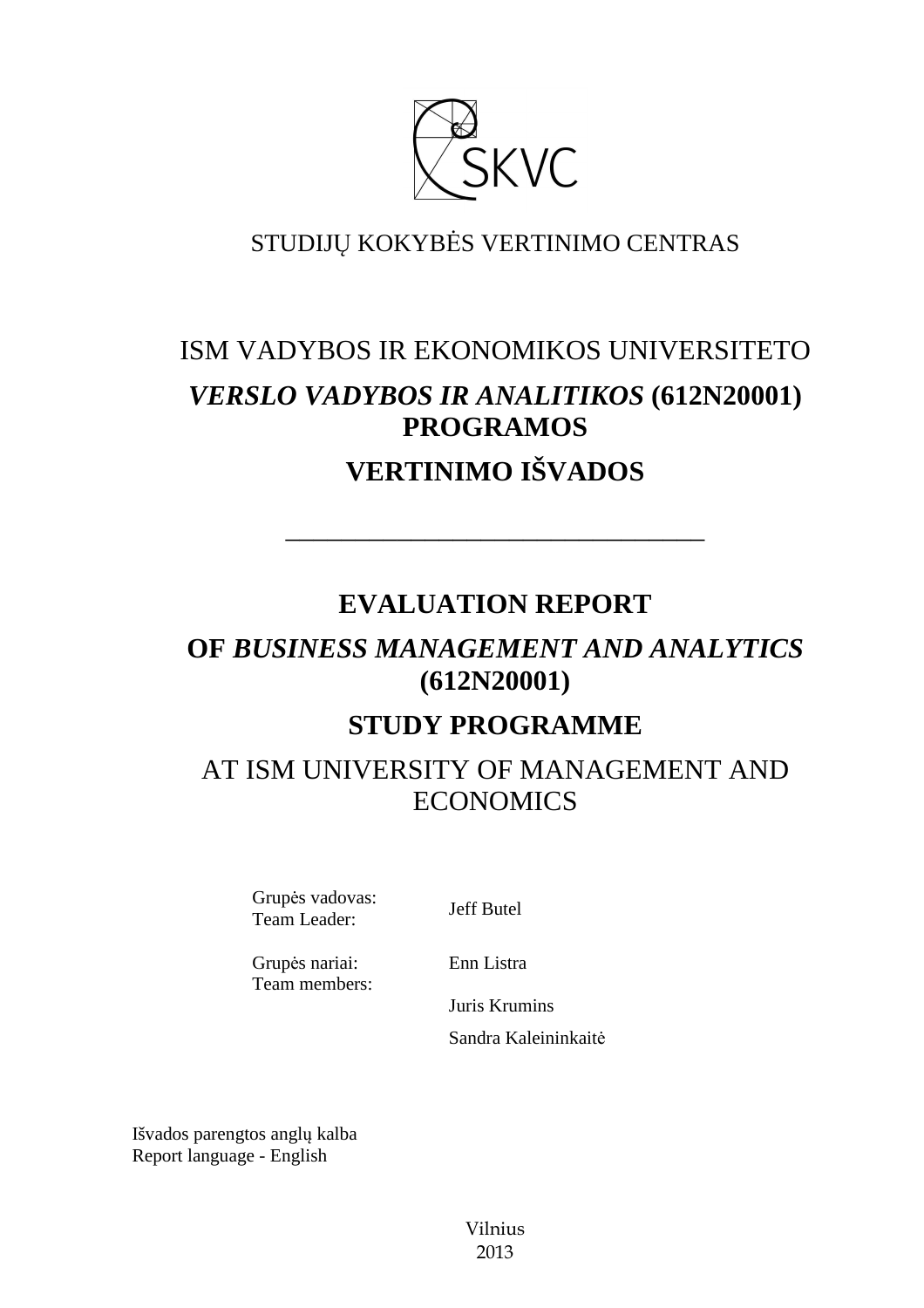# **DUOMENYS APIE ĮVERTINTĄ PROGRAMĄ**

| Studijų programos pavadinimas                           | Verslo vadyba ir analitika |
|---------------------------------------------------------|----------------------------|
| Valstybinis kodas                                       | 612N20001                  |
| Studijų sritis                                          | Socialiniai mokslai        |
| Studijų kryptis                                         | Vadyba                     |
| Studijų programos rūšis                                 | Universitetinės studijos   |
| Studijų pakopa                                          | Pirmoji                    |
| Studijų forma (trukmė metais)                           | Nuolatinė (4)              |
| Studijų programos apimtis kreditais                     | 240                        |
| Suteikiamas laipsnis ir (ar) profesinė<br>kvalifikacija | Vadybos bakalauras         |
| Studijų programos įregistravimo data                    | 1999.10.26, Nr. ISAK-1120  |

# **INFORMATION ON EVALUATED STUDY PROGRAMME**

–––––––––––––––––––––––––––––––

| Name of the study programme.                           | <b>Business Management and Analytics</b> |
|--------------------------------------------------------|------------------------------------------|
| State code                                             | 612N20001                                |
| Study area                                             | Social Sciences                          |
| Study field                                            | Management                               |
| Kind of the study programme                            | University studies                       |
| Level of studies                                       | First                                    |
| Study mode (length in years)                           | Full-time (4)                            |
| Scope of the study programme in credits                | 240                                      |
| Degree and (or) professional qualifications<br>awarded | <b>Bachelor of Management</b>            |
| Date of registration of the study programme            | 1999.10.26, No. ISAK-1120                |

Studijų kokybės vertinimo centras

©

The Centre for Quality Assessment in Higher Education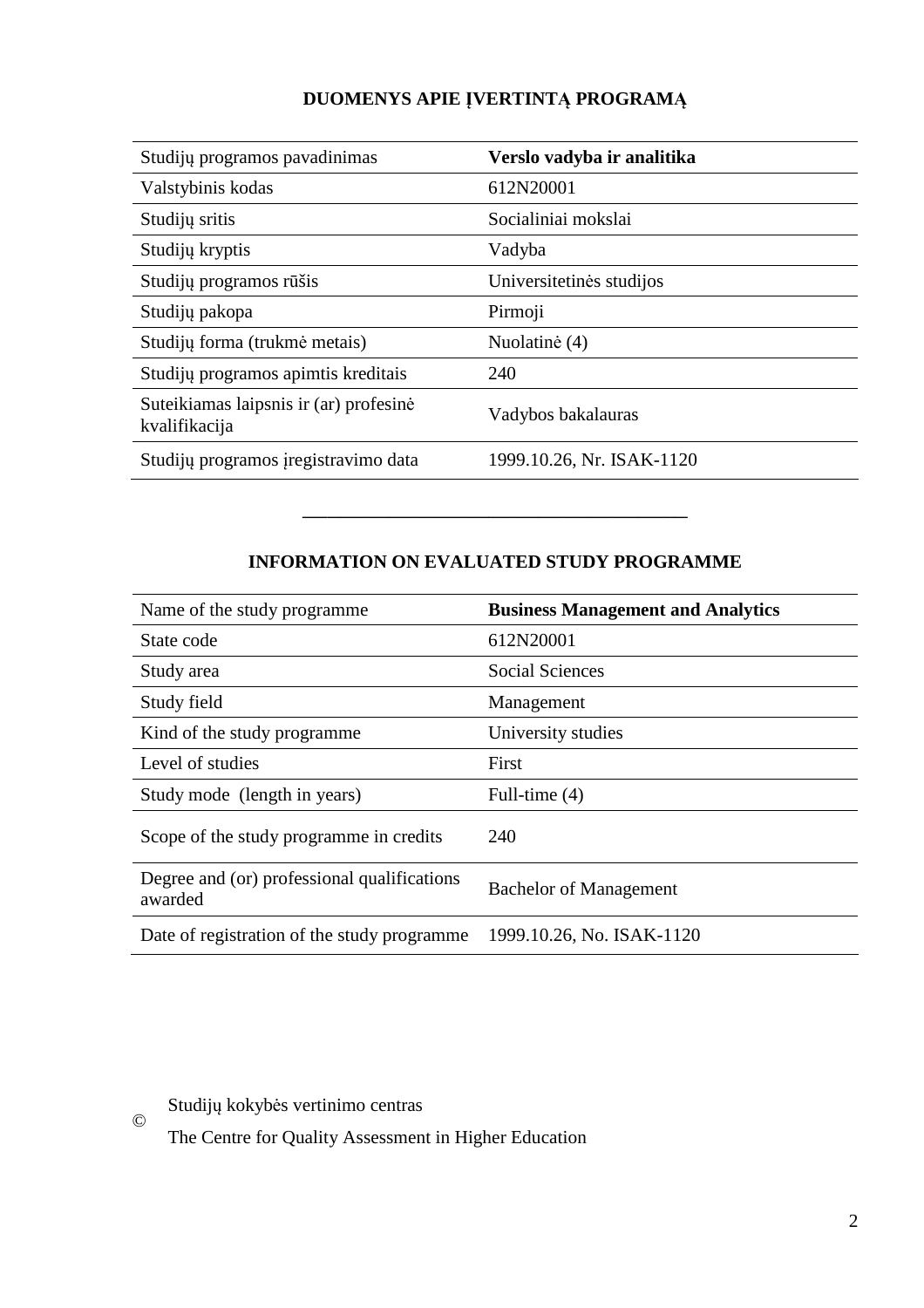# **CONTENTS**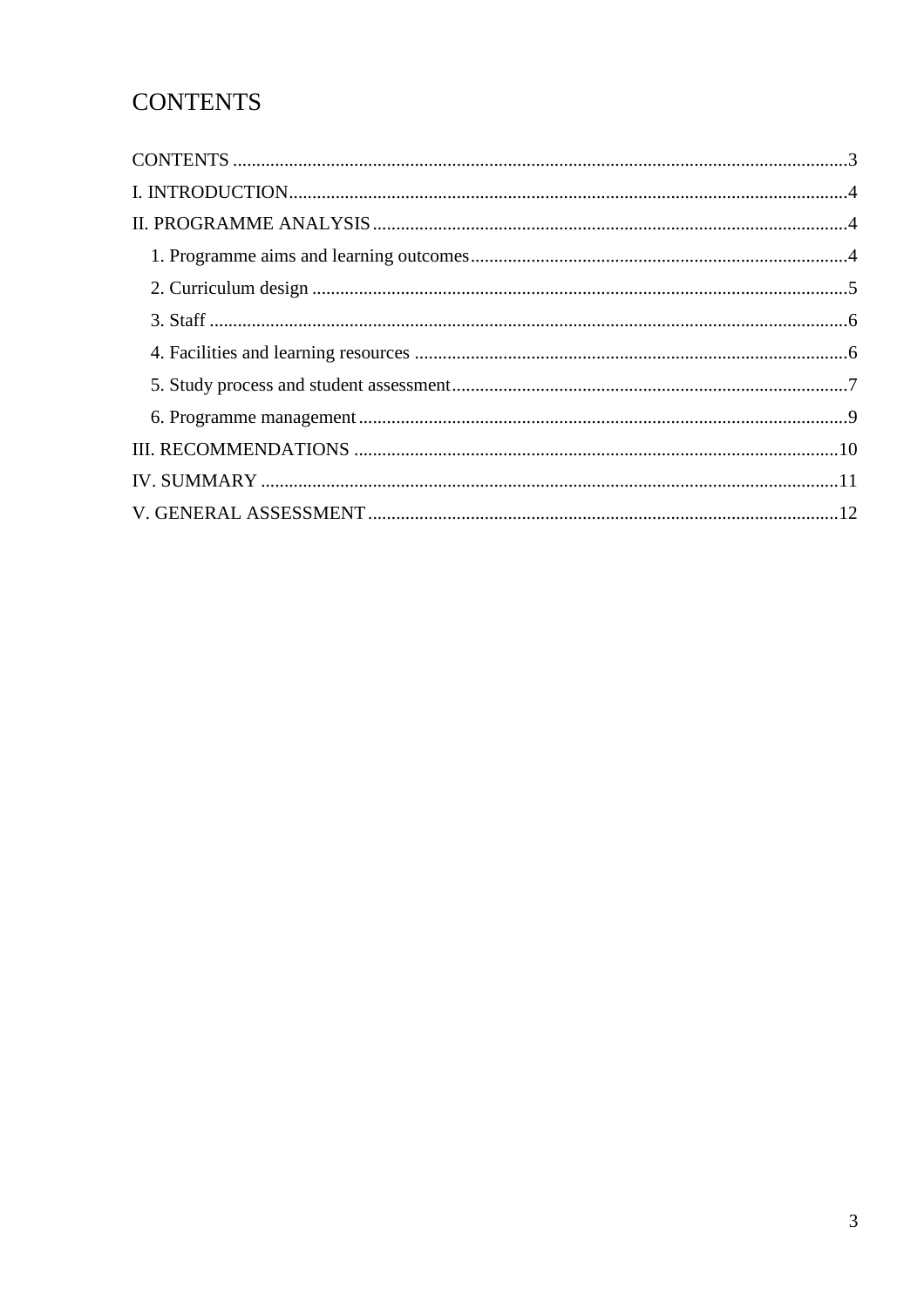### I. INTRODUCTION

ISM is an institution of undergraduate and postgraduate education in business, management and economics with campuses in Vilnius and Kaunas. The Bachelor in Business Management and Analytics programme was first registered in October 1999 and is delivered on both campuses. According to the Self Assessment Report the programme has the same (*intended*) learning outcomes, aims, structure, study and management, quality assurance processes, and staff irrespective of campus.

The programme was last evaluated in 2005 when it was given full accreditation. This report sets out the results of the evaluation undertaken in February 2013 by experts from the United Kingdom, Estonia, Latvia and Lithuania, including a student representative. In conducting the evaluation the expert panel met senior administrative staff, teaching staff, current students, alumni and social partners, all of whom engaged with the evaluation process constructively and were most helpful in facilitating the work of the panel. The panel also reviewed teaching accommodation and learning resources, and scrutinised student work.

### II. PROGRAMME ANALYSIS

### *1. Programme aims and learning outcomes*

The programme aims and intended learning outcomes (ILOs) are well-defined, clear and publicly accessible. The programme is designed to 'Provide fundamental education in management, enabling students to apply the knowledge acquired in further studies and different areas of professional activities' The intended learning outcomes clearly support this general aim. Both the Self-Assessment Report and Web-page describe the programme aims in detail and the texts are publicly accessible on the internet.

The programme's aims and ILOs are based on academic and professional requirements, public and labour market needs. Stress is placed on incorporating academic developments in business education. The programme meets the requirements specified in legal and strategic documents in Lithuanian higher education. The Self-Assessment Report reflects deep analysis of the needs of the labour market and takes in to account new challenges posed by a changing economy; existing availability of specialists in analytics in Lithuania; and career options for the graduates. The programme aims and ILOs are consistent with the type and level of studies and the level of qualifications offered.

The university sees itself 'as an advanced centre of market analysis, executive training and leading academic thought' providing 'high relevance managerial competence and economic thought'. The programme's intended learning outcomes seek to develop these qualities in its graduates. Expectations may appear rather high for bachelor level studies although the University has identified a national shortfall in graduates with the necessary skills of analysis. This programme is intended to address this deficiency.

The name of the programme, its intended learning outcomes, content and the qualifications offered are compatible with each other. The programme focuses on two topics – management and analysis that are compatible with the programme title. The management side of the programme is well supported by general intended learning outcomes which are complemented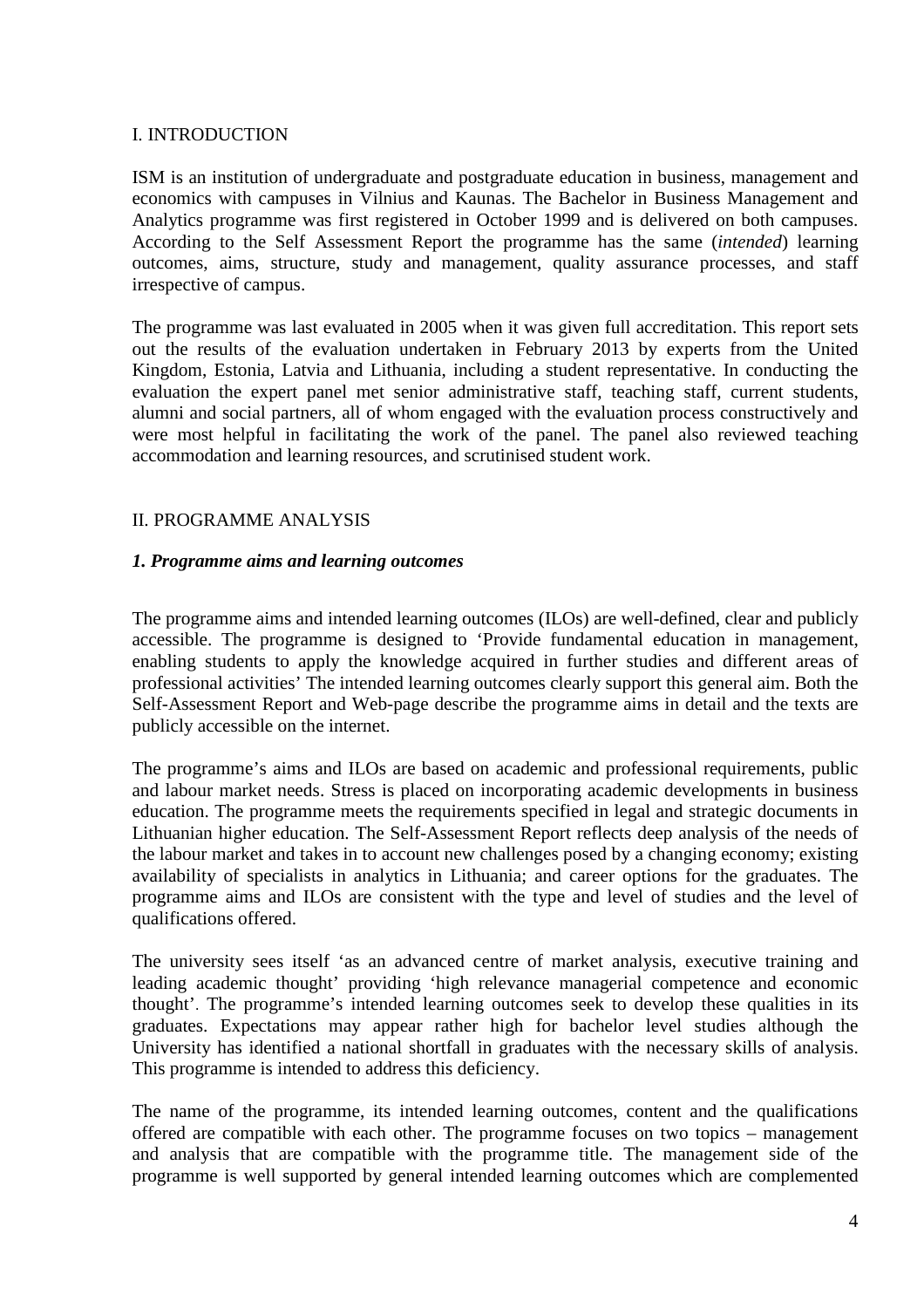by management-orientated special intended learning outcomes. Eight of 12 special intended learning outcomes address the analysis part of the programme.

## *2. Curriculum design*

The curriculum design meets legal requirements. The distribution of credits within the programme satisfies government requirements for First Cycle Study programmes. The programme is taught full-time and comprises 240 ECTS credits. The programme contains 192 compulsory credits and 48 elective credits. The curriculum consists of three core segments: general education subjects represented by 27 ECTS, study field represented by 165 ECTS and 48 ECTs of special training subjects which include work placements.

The distribution of the subjects and credits in the programme over the semesters is even. A student accumulates 30 credits per semester. The schedule of each semester includes no more than seven subjects with the number of contact hours in a student's workload equal to 16-20 per week. The exact number of hours per week depends on the semester and the number of electives chosen by the student.

The information provided about the programme's structure is clear and informative. The subjects have clear structure; topics correspond to those taught in the majority of international business universities and professors use textbooks from well known publishers. There is no unnecessary repetition in subjects' contents.

The content of the subjects is consistent with the type and level of the studies. Approximately three-quarters of the subjects have one or two textbooks that define the subject well and are consistent with the level of studies. However, psychology stipulates 14 required texts. This is too high for bachelor level.

The content and methods of the subjects are appropriate for the achievement the aims and ILOs of the programme. In most cases same professors teach the subjects in Kaunas and Vilnius. If the subject is taught by different professors in Vilnius and Kaunas the contents and teaching methods are discussed between them, but largely informally. However, some formal methods are employed to achieve comparability of subjects: meetings of staff from both campuses, teaching materials are shared in Moodle and the heads of subject groups facilitate cooperation between the professors.

The scope of the programme is sufficient to ensure that students can achieve the intended learning outcomes. The content of the programme is current, reflecting the latest thinking in the subjects. Modern technology is used to deliver the programme. High quality IT services are employed effectively to provide teaching of comparable quality on both campuses – teachers can use the same tools on both campuses.

Teachers' scientific activity is in most cases of a level that enables them to incorporate current material into their teaching. Some of the textbooks used are somewhat dated, although many relate to supporting subjects where currency is less of an issue. Core subjects are supported by more recent publications which reflect the latest developments as far as is possible in textbook.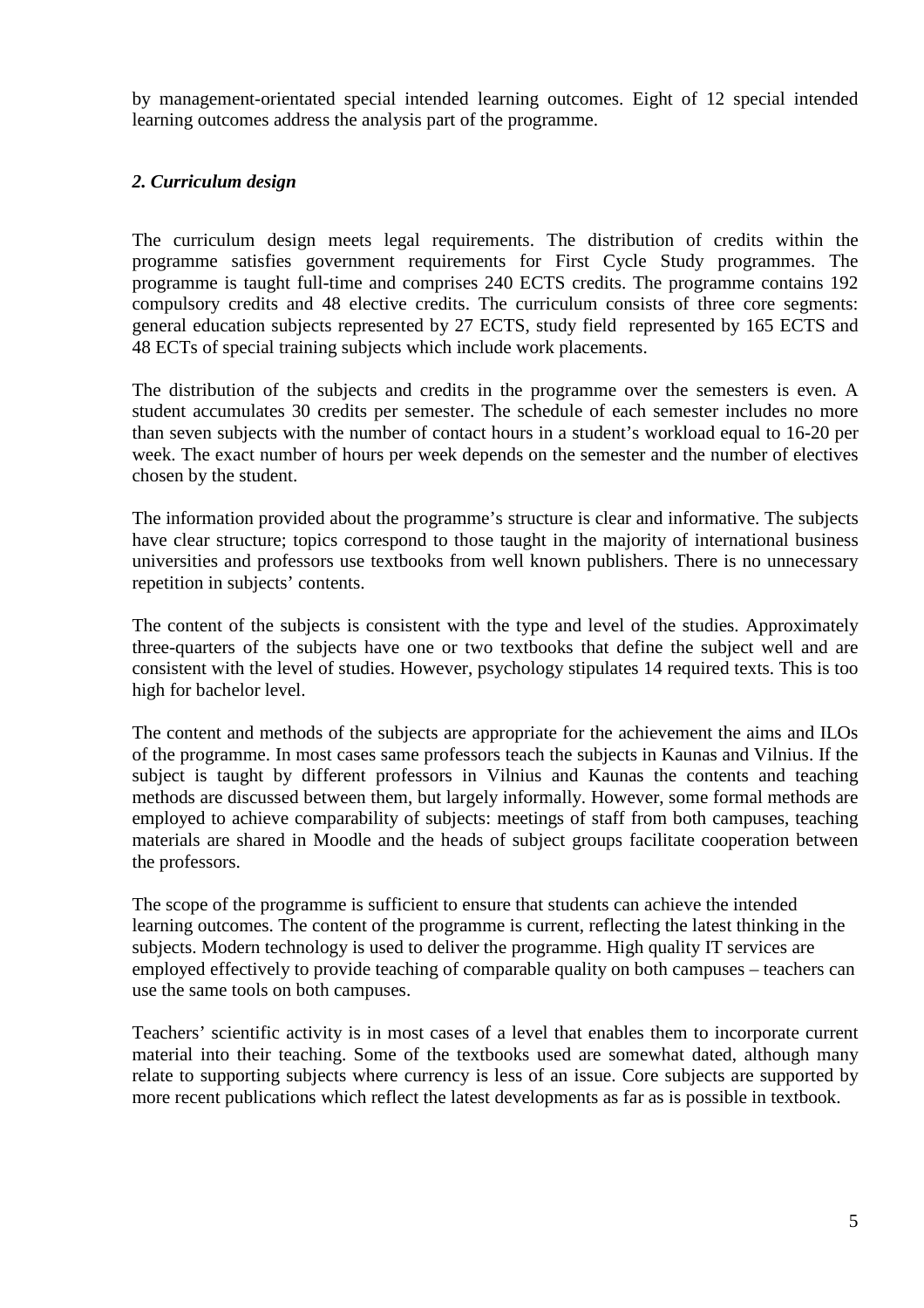# *3. Staff*

The staffing in Vilnius and Kaunas meets legal requirements. More than half of study field subjects are taught by scientists or recognised artists. The programme is delivered in Vilnius by two full time professors, 16 associate professors, seven doctors, four PhD students, and 13 nondegree lecturers. Some 60 % of staff are full-time and a similar number hold professor, associate professor or doctors' positions. In Kaunas 40 academic staff, of whom 24 hold professor, associate professors or doctors positions deliver the programme; some 70% are employed fulltime.

The number and qualifications of the teaching staff are adequate to ensure that students can achieve the intended learning outcomes. A growing core of staff deliver more than half of all teaching. Some permanent members of staff hold diplomas from well established institutions, including a recently awarded PhD from the University of Manchester. Teaching, research and other academic activities, as well as organisational and community activities, are included in the teaching staff workload. International visiting academics are invited to deliver courses that call for an international outlook and expertise, such as International Finance, Entrepreneurship and Investment management, and to engage in research. Teaching staff turnover is an appropriate level. The composition of the staff is stable: 50% of staff have worked in the University for between seven and 14 years and 35% for three to six years.

The professional development of teachers is supported. Professional development is determined by overall strategy and is incorporated into the annual competence development plan financed both by ISM and other sources such as EU funds. On average, every semester, six lecturers participate in mobility programmes. Every year one staff member is sent to the International Management Academy (IMTA) of the regional management development association CEEMAN. Visiting foreign teachers are invited to participate in competence development seminars to facilitate sharing of expertise and experience.

Teachers undertake applied research related to the subject area. Students have been involved in these projects and the resultant research findings have been integrated into teaching material, enhancing the student learning experience. Research is conducted in Financial and Risk Management; Human Resources Management; Organisational Governance and Leadership; Higher Education Strategy; Organizational Strategy and Marketing; Consumer Behaviour; Strategic Organisational Development and Management of Change; and Management of Business Relations. Staff publications are largely local or regional and the University may wish to encourage staff to publish more widely, in international peer-reviewed journals.

### *4. Facilities and learning resources*

The Vilnius and Kaunas campuses are located in the city centres. In Vilnius there are 21 auditoriums and two meetings rooms located in three buildings. In Kaunas there are eight auditoriums and one meeting room.

The number of individual/group workplaces for students in Vilnius is up to 54 in the corridors and up to 34 in the library. The number of individual/group workplaces for students in Kaunas is up to 40 in the first floor and in the cafeteria and a maximum of 20 in the library.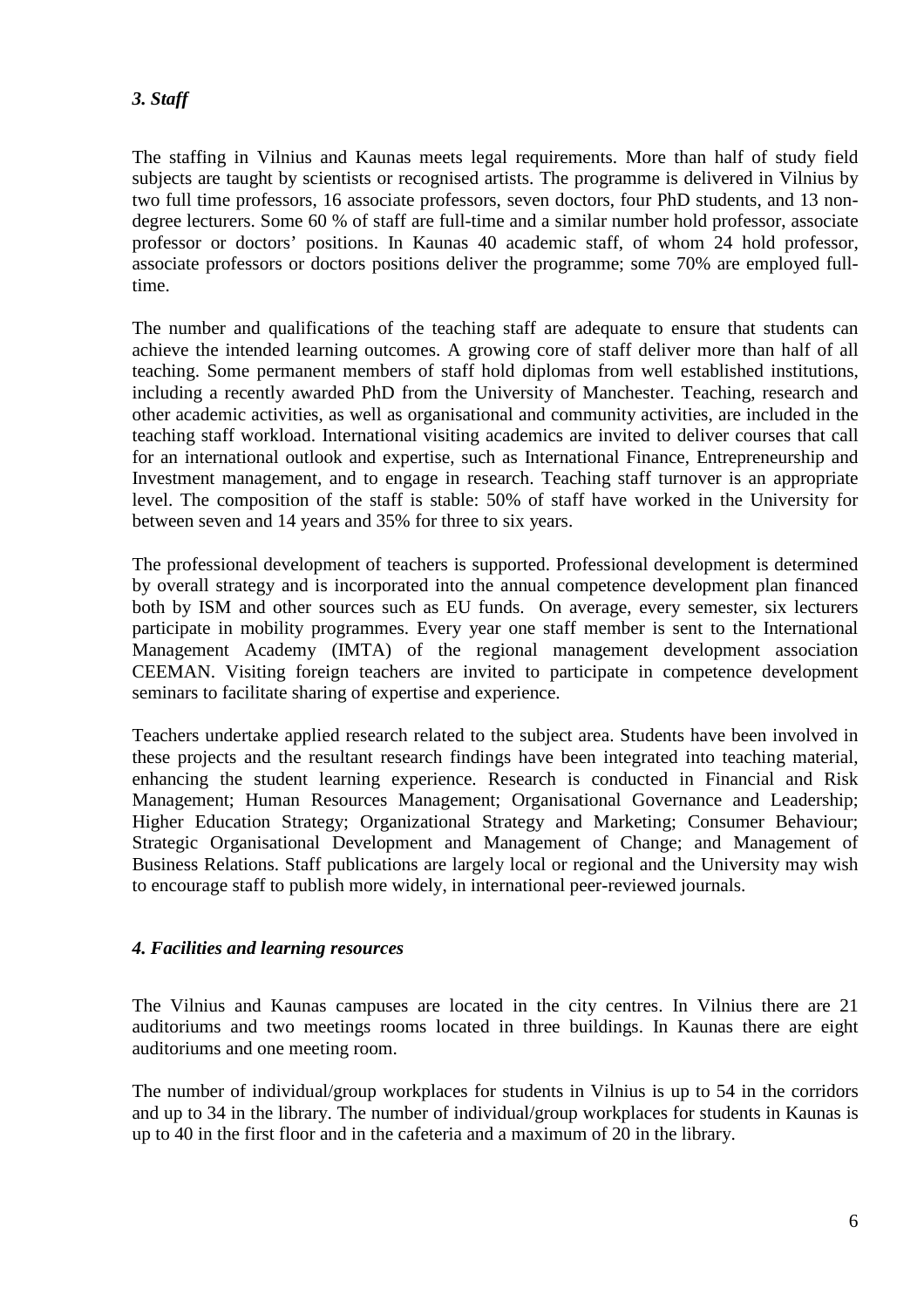The University has installed a modern printing system and a three year, 4.2 million LTL contract for the upgrading of infrastructure has been agreed. LTL 3.6 million of this will be financed from the EU structural support funds and the remaining will provided by the University.

Both campuses offer Wi-Fi, which is accessible to all students. The Vilnius campus has three computer classes, each with 30 workplaces and 18 computerised individual working places in different locations of the campus. In Kaunas ISM has one computer class with 30 workplaces and 16 workstations.

*Moodle* is used to distribute learning materials to the students. There is no set minimum for materials to be uploaded, although teachers are expected to use the facility. For example, course works are uploaded and in many cases all necessary materials are also made available. Teachers use the platform to set formative and summative tests and final examinations. Students on both campuses enjoy equal access to these materials.

There are adequate arrangements for students' work-placements; the Career Centre offers an increasing number of opportunities. This is conducted through the ISM webpage, in a separate section dedicated to the Career Centre. The Career Centre's list of permanent contacts includes more than 300 business entities, more than 350 different opportunities. Students have the possibility of obtaining work-placements abroad, either through Erasmus or ISM's bi-lateral agreements.

Teaching materials, including textbooks, books, periodicals and databases, are adequate and accessible. The library branches in Vilnius and in Kaunas, can accommodate 118 readers at a time, including 23 at computer workstations. The proportion of workplaces in campuses reflects the numbers of students studying there.

The Library subscribes to publications in different formats - books, newspapers, journals, audio and video cassettes, CDs, DVDs, electronic databases. All items of the Library are registered in an online catalogue or can be accessed through the Library webpage. The Library's working hours are convenient; it is open all days except Sunday. Teaching materials (textbooks, books, periodical publications, databases) are adequate. Books and other study materials may be lent for one semester, two weeks, one day, or read only in a library. However, students need to be encouraged to draw upon the valuable sources in library, to use them more extensively, especially for their final thesis.

#### *5. Study process and student assessment*

The admission requirements are well-founded; the criteria are clear and conform to the requirements of the Association of Lithuanian Higher Schools for Joint Admission. There is no entrance examination; students are assessed on the basis of their school performance in Lithuanian, mathematics and English. Over the last two years entry standards, measured by average enrolment scores, have fallen slightly for the Vilnius campus but have risen for the Kaunas campus, although the latter remains lower overall. Compared with other ISM programmes entry levels are low.

The number of applications peaked at nearly 1,300 in 2009 but fell to under 400 in 2012. Annual enrolments declined continuously from 350 students in 2007 to just 50 in 2012, split equally between the two campuses. Recruitment to the part-time evening mode delivered on the Vilnius campus ceased in 2008 although recruitment was rising slightly. At closure, part-time enrolments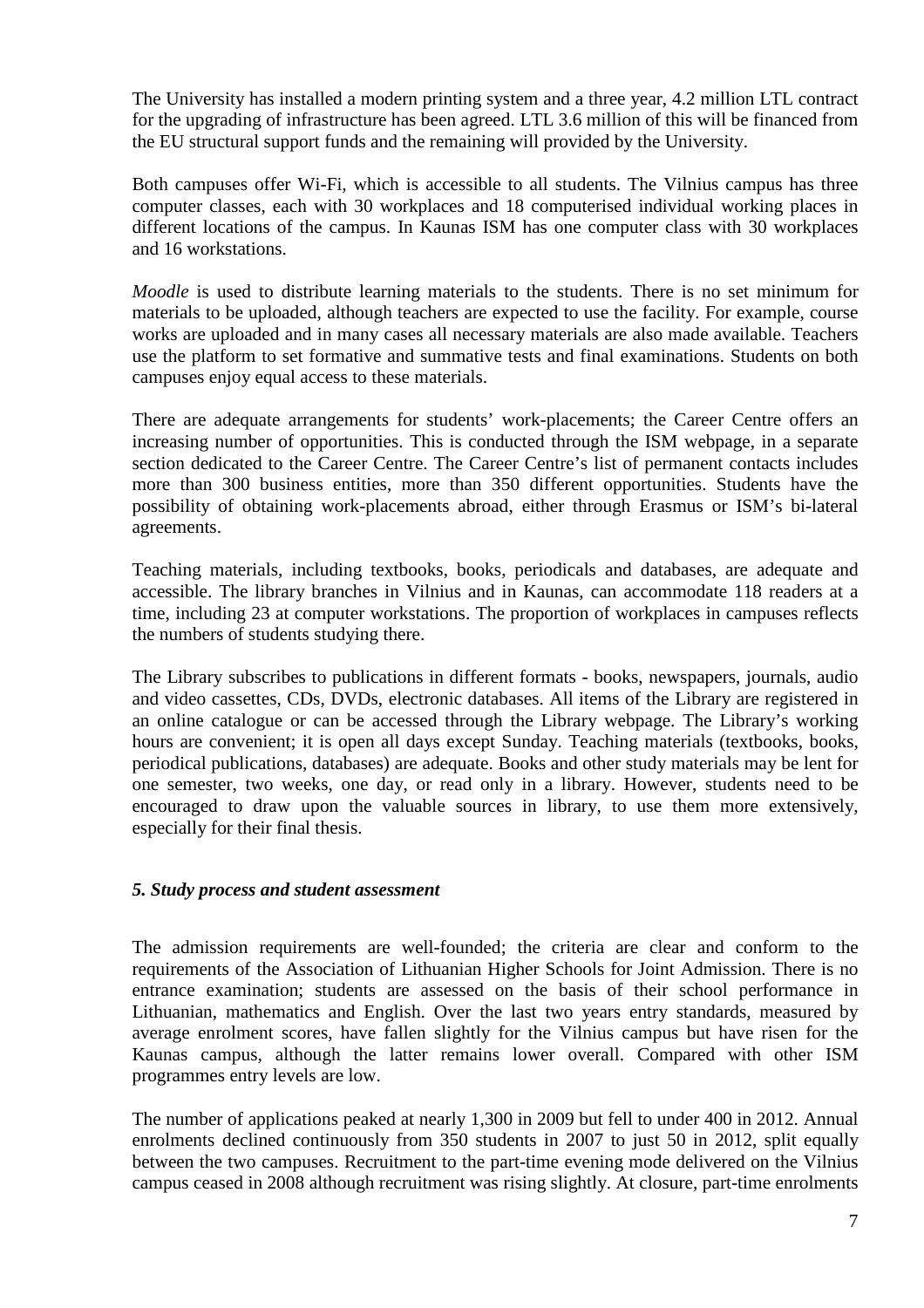were 48, much the same as the number admitted to full-time study in Kaunas in that year. At the start of the 2012-13 academic year a total of 148 students were studying in Vilnius and 59 in Kaunas. The University attributes much of this decline to external factors but it needs to consider what actions are within its scope to arrest the decline.

Dropout rates remain high, having averaged 43% for the 2007 and 2008 intakes. While this reflects many, often external, factors, the University needs to review its publicity, admissions and induction policies to ensure that entrants are aware of, and sufficiently capable of coping with, the demands of the programme. The high dropout rate suggests that the content and/or organisation of the programme do not easily facilitate students' achievement of the intended learning outcomes within four-years. Although many students return to complete their studies, the University will need to review the organisation of the study process to ensure that, other than for exceptional circumstances, it is realistically achievable within four years.

The organisation of the study process ensures an adequate provision of the programme in its main aspects and the achievement of most of the intended learning outcomes. An appropriate range of student-centred learning methods is employed. Some modules are taught by different staff on the two campuses and teachers demonstrate good knowledge of their students. Coordination between these staff is mostly informal. There is considerable emphasis on relevance to current business practice, aided by the use of business simulation software. Contacts with employers are also used to inform the students' learning experience and the link between theory and practice is stressed.

The amount of teaching in English increases through the years of the programme. This step-bystep development of students' exposure to teaching in English is effective and represents good practice. However, students' written work does not exhibit the same high standard as their spoken English.

Students are encouraged to participate in research and applied research activities. Numerous events are organised to facilitate students' understanding of current business practice. Students gain experience from participation in national and international competitions, conferences and other events such as open lectures given by prominent academics and employers. Prominent among these are the '100 Talent design-thinking' programme which involves students analysing real-world case-studies provided by major national and international companies and 'Creative Shock' in which teams from Lithuanian and foreign universities compete to come up with viable solutions to real-world cases provided by a Lithuanian company. These activities improve students' communication skills, encourage their research activities and bring them to the attention of prospective employers. They also result in a broadening and deepening of students' understanding of business.

Students have opportunities to participate in student mobility programmes. The panel met 35 students, of whom three had been on exchanges. The three spoke enthusiastically of their experiences, but there was little interest from other students. Given the high level of oral English language skills of students, and ISM's large number of international partners, this is surprising. However, it is possible that the difficulties students face in attempting to complete the programme in four years is an important factor. Although an open event is provided for students to hear of the experiences of students returning from exchanges, more could be done to integrate these experiences formally in teaching and learning.

The University ensures an adequate level of academic and social support. Help in securing employment for graduates is a strength of the programme. This is the result of extensive and strong links with employers and the work of the Career Centre which has access to over 300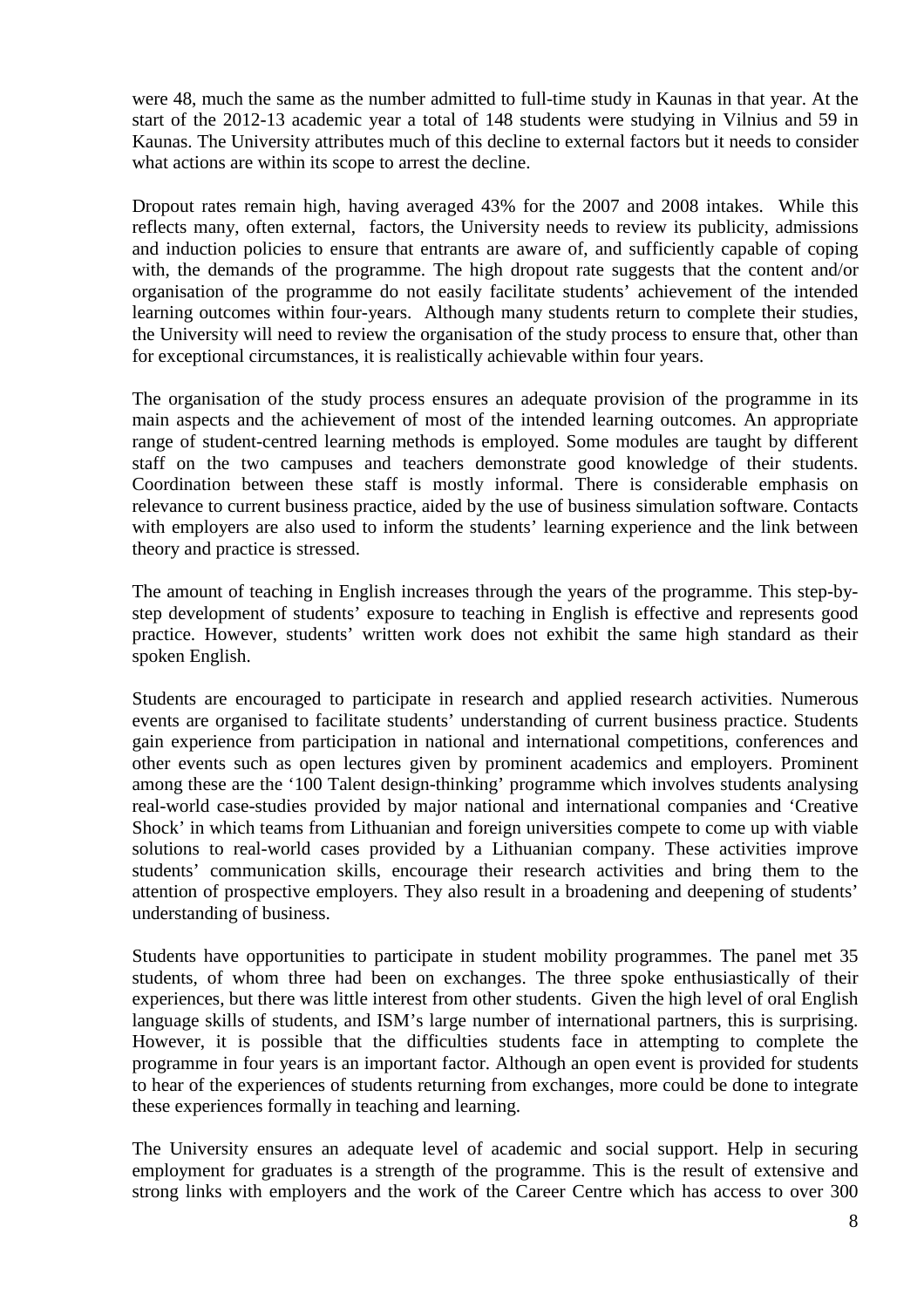businesses. The Centre facilitates many interactions with actual, and potential, employers to maximise graduates' opportunities for employment.

Students value the academic and pastoral guidance and support they receive and consider staff to be highly approachable; teachers make themselves available well beyond the required formal teaching and consultation time. The needs of individuals are considered and, where possible, changes made to timetables, reflecting the highly supportive ethos of the University.

Some components of the assessment system of students' performance need improvement but the elements of it are publicly available, clear and mainly adequate. There is good use of continuous assessment, oral and written. Students value the feedback they receive, although on occasions this can be subject to some delay. However, the method of assessment is determined by the individual teacher; where there are different teachers for Vilnius and Kaunas, significant differences in students' exposure to methods of assessment can occur. Given that students graduate with the same award, this must be changed. Employers should be assured that, whichever campus a student has attended, s/he has been subject to the same assessment regime.

Assessment does not always reflect the level of study. For example, in the seventh semester module, *Strategic Management,* on the Vilnius campus, 22 per cent of marks are allocated to multiple-choice and short answer questions. This is unacceptable at such an advanced stage in students' study and may explain students' less well developed writing skills in English. Assessment of the same module on the Kaunas campus reflected better the level of study, but still fell short of what one might expect in the final year of an undergraduate programme. There is a need for a more consistent and systematic approach to assessment to ensure greater parity in students' exposure to assessment methods and that assessment is pitched at the appropriate level.

Topics of final theses are appropriate and typically address real business issues. This reflects the close working relations with the business sector. However, they demonstrate variable depths of study which is reflected in the associated bibliographies. Given students' high level of oral English language skills it is surprising that so few choose to submit their theses in English.

It is difficult to assess the professional activities of graduates; the categories employed by the University are imprecise. Terms such as 'Entrepreneurs', 'Top Management', 'Middle management', 'Managers and specialists' are not defined clearly. Their ambiguity offers little concrete evidence of the actual employment level of graduates. However, other evidence points to a high level of appropriate employment of graduates. Social partners valued graduates of the programme for their commitment and willingness to accept challenges while noting their more limited ability in written English.

### *6. Programme management*

Responsibilities for monitoring and enhancement of the programme are well-established, from programme to university level. However, these would benefit from a clearer articulation, perhaps in the form of a 'quality cycle' chart for the academic year. The Quality Director exhibited a clear understanding of the key issues impinging on the programme and a willingness to address these.

Data are collected from a wide range of sources and there appear to be clearly-defined responsibilities for collection, collation and action. However, in contrast to the delivery of the programme, external stakeholders are not engaged effectively. Alumni and employers could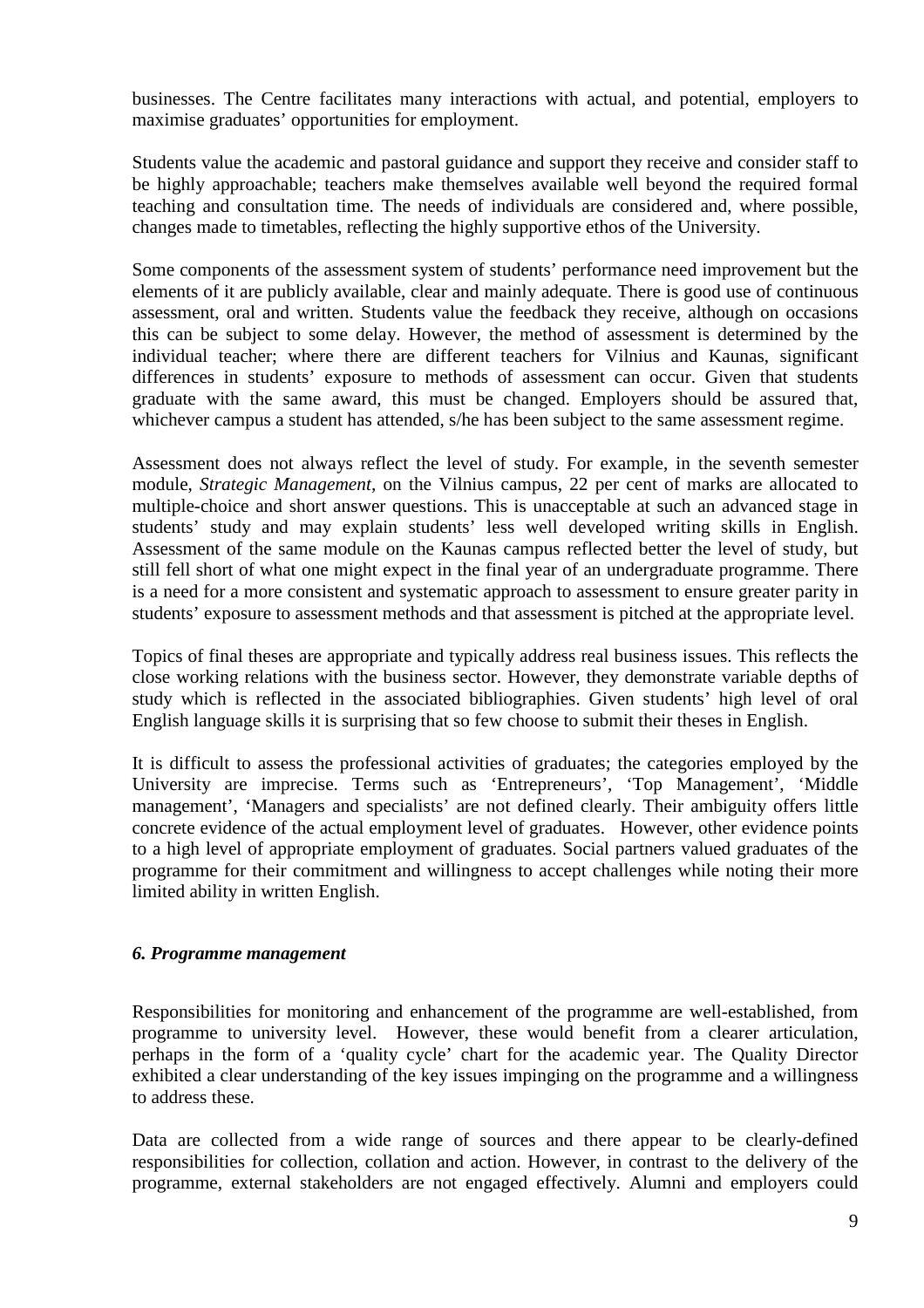provide important input to the design and management of the programme, but there is little evidence of this.

There have been some changes, for example, replacement of teachers who were considered to be deficient, as a result of student feedback. However, some wider issues remain to be addressed: student enrolments are falling, the dropout rate remains high and fewer students are engaging in exchanges.

Stakeholders are involved constructively in the delivery of the programme and they express overall satisfaction. At university-level the Business Council provides advice and guidance. However, there is less evidence of stakeholder input at programme level, to inform curriculum development and enhancement. For example, the introduction of the international business programme is considered to have reduced the intake to this programme, but there is no evidence of stakeholder input to discussions on this.

There is a need to develop more formal links at programme level with social partners and alumni to inform curricular developments and quality assure the programme. For example alumni and employers could usefully comment on the realistic completion time for the programme and the noted deficiencies in students' written English. As many graduates start their own companies or work in small businesses, it is important that social partners are also drawn from this sector and not just large companies.

Internal quality assurance measures are comprehensive, well-focused at all levels, informed by a wealth of data and with responsibilities clearly defined. They have proved effective in a number of areas, such as maintaining teacher quality, but, as outlined above, there are issues that remain to be addressed more effectively.

### III. RECOMMENDATIONS

- 1. The University may wish to consider how best to increase staff publications in international peer-reviewed journals.
- 2. Although students have a very good command of spoken English, they could be encouraged to undertake more writing in English to enhance their writing skills in the language.
- 3. Student assessment should reflect the level of study and be the same for students irrespective of campus of the study.
- 4. Variability in the depth of study and associated bibliographies, demonstrated in students' theses should be addressed.
- 5. The University is encouraged to re-examine the causes of student dropouts which are within its power to influence.
- 6. There needs to be increased precision in definitions of graduate employment data to better inform programme development.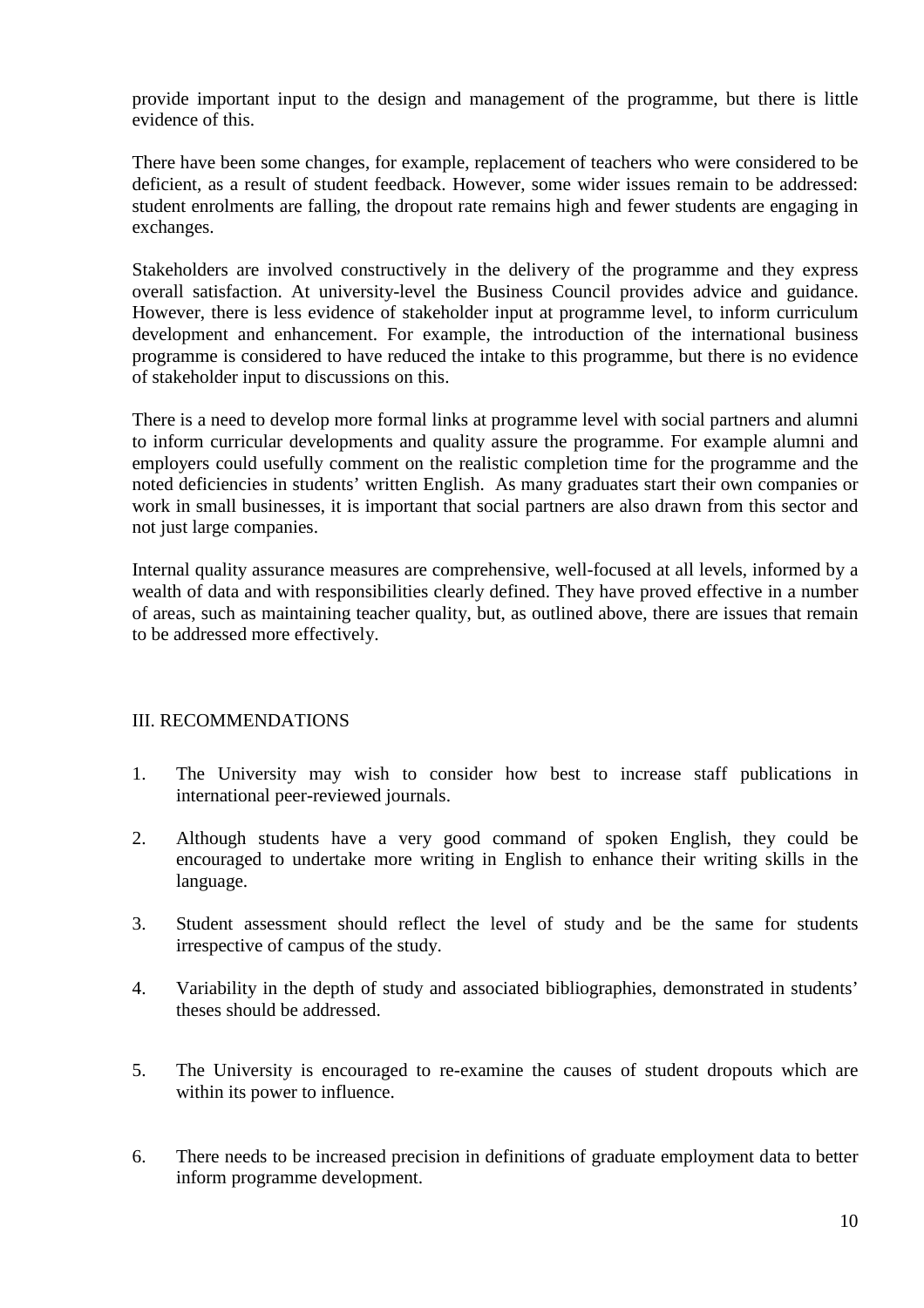7. Develop more formal links with social partners to inform curricular developments and quality assurance of the programmes

### IV. SUMMARY

The programme aims and intended learning outcomes are clear, well-defined and publicly accessible forming a consistent system that is appropriate for the type and level of studies. The programme name, intended learning outcomes and content are consistent. The programme meets legal requirements. Facilities and resources satisfy the requirements of the programme in quantity and quality and teaching and learning resources are appropriate. The organisation of the study process ensures an adequate provision of the programme in all its main aspects and the achievement of most of the intended learning outcomes. Students' exposure to English is developed systematically through the four years of the programme. There is good use of continuous assessment, oral and written. Topics of final theses are appropriate and typically address real business issues. This reflects the close working relations with the business sector. Data are collected for programme development from a wide range of sources and there appear to be clearly-defined responsibilities for collection, collation and action. External stakeholders are involved constructively in the delivery of the programme and they express overall satisfaction with the programme. Internal quality assurance measures are comprehensive, well-focused at all levels, informed by a wealth of data and with responsibilities clearly defined.

Staff engagement in publishing in international peer-reviewed publications could be improved to reflect the University's commitment to internationalisation. Some components of the assessment system need improvement. For example, variability between student assessments on the two campuses and in the depths of study demonstrated in theses, which is reflected in the associated bibliographies. Students' high level of oral English language skills are not reflected in their written work. Greater precision in graduate employment data would better inform programme development. External stakeholders are engaged less effectively in programme management than in programme delivery; there is a need to develop more formal links at programme level with social partners and alumni to inform curricular developments and to assure the quality of the programme.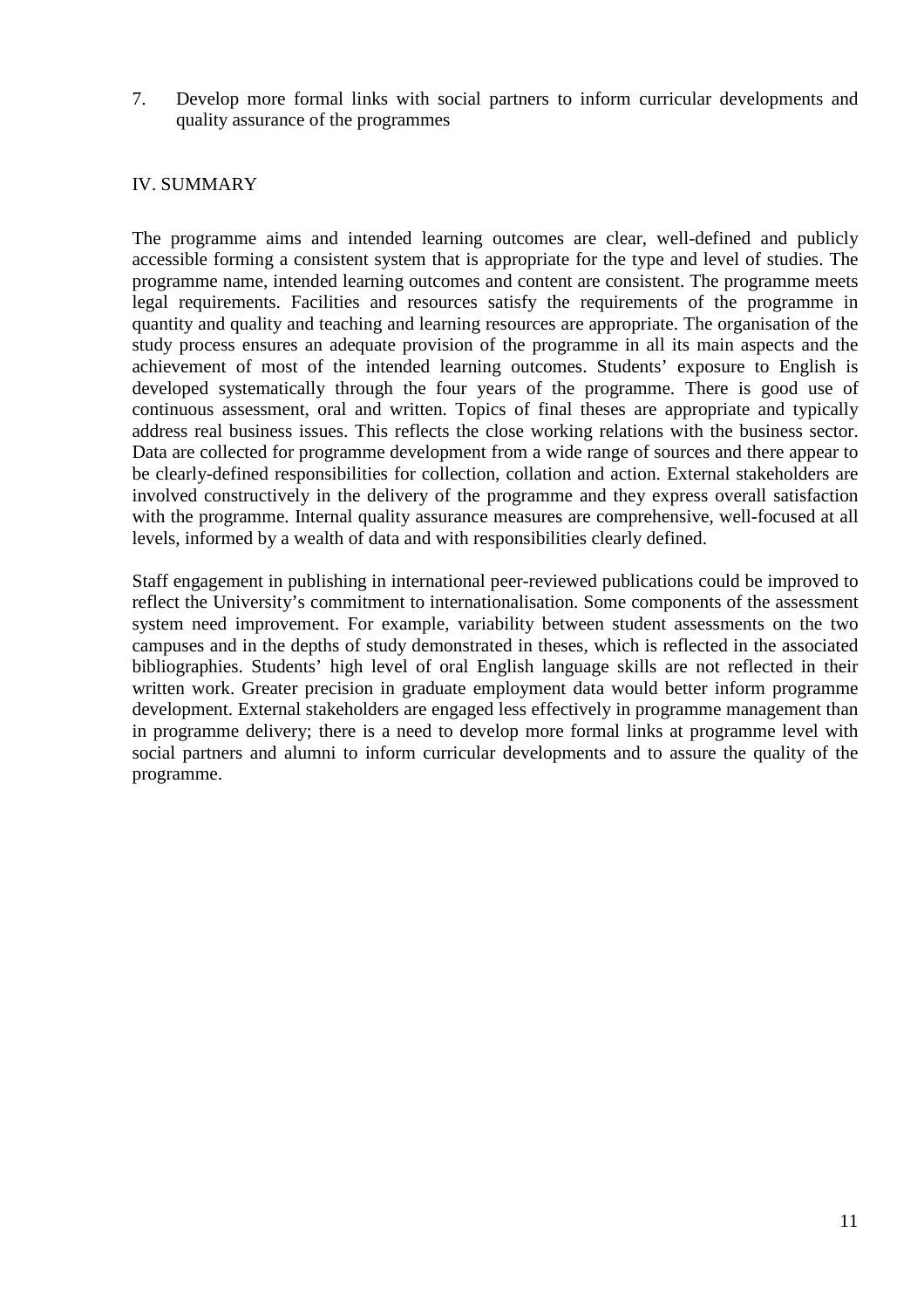### V. GENERAL ASSESSMENT

The study programme *Business Management and Analytics* (state code – 612N20001) at ISM University of Management and Economics is given **positive** evaluation.

| No. | <b>Evaluation Area</b>                                                                                     | <b>Evaluation Area</b><br>in Points* |
|-----|------------------------------------------------------------------------------------------------------------|--------------------------------------|
| 1.  | Programme aims and learning outcomes                                                                       |                                      |
| 2.  | Curriculum design                                                                                          |                                      |
| 3.  | <b>Staff</b>                                                                                               |                                      |
| 4.  | Material resources                                                                                         |                                      |
| 5.  | Study process and assessment (student admission, study process<br>student support, achievement assessment) |                                      |
| 6.  | Programme management (programme administration, internal quality<br>assurance)                             |                                      |
|     | <b>Total:</b>                                                                                              |                                      |

*Study programme assessment in points by fields of assessment*.

\*1 (unsatisfactory) - there are essential shortcomings that must be eliminated;

2 (satisfactory) - meets the established minimum requirements, needs improvement;

3 (good) - the field develops systematically, has distinctive features;

4 (very good) - the field is exceptionally good.

Grupės vadovas: Grupes vadovas:<br>Team Leader: Jeff Butel

Grupės nariai: Team members: Enn Listra

Juris Krumins

Sandra Kaleininkaitė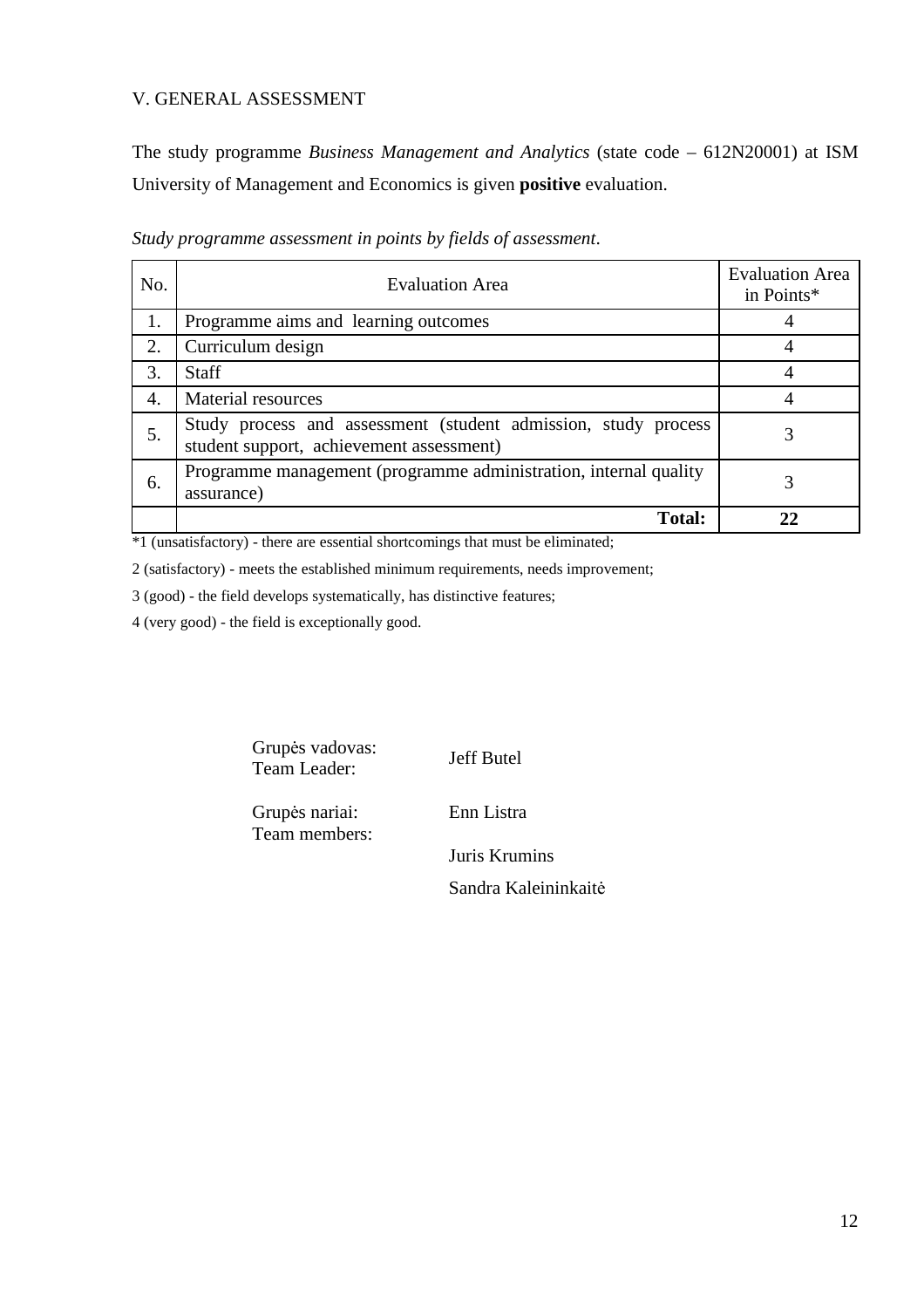# **ISM VADYBOS IR EKONOMIKOS UNIVERSITETO PIRMOSIOS PAKOPOS STUDIJŲ PROGRAMOS** *VERSLO VADYBA IR ANALITIKA* **(VALSTYBINIS KODAS – 612N20001) 2013-04-19 EKSPERTINIO VERTINIMO IŠVADŲ NR. SV4-99 IŠRAŠAS**

<...>

### **V. APIBENDRINAMASIS ĮVERTINIMAS**

ISM Vadybos ir ekonomikos universiteto studijų programa *Verslo vadyba ir analitika*  (valstybinis kodas – 612N20001) vertinama **teigiamai**.

| Eil.             | Vertinimo sritis                                 | <b>Srities</b>          |
|------------------|--------------------------------------------------|-------------------------|
| Nr.              |                                                  | įvertinimas,<br>balais* |
| 1.               | Programos tikslai ir numatomi studijų rezultatai | $\overline{4}$          |
| 2.               | Programos sandara                                | $\overline{4}$          |
| 3.               | Personalas                                       | $\overline{4}$          |
| $\overline{4}$ . | Materialieji ištekliai                           | $\overline{4}$          |
| 5.               | Studijų eiga ir jos vertinimas                   | 3                       |
| 6.               | Programos vadyba                                 | 3                       |
|                  | Iš viso:                                         | 22                      |

\* 1 - Nepatenkinamai (yra esminių trūkumų, kuriuos būtina pašalinti)

2 - Patenkinamai (tenkina minimalius reikalavimus, reikia tobulinti)

3 - Gerai (sistemiškai plėtojama sritis, turi savitų bruožų)

4 - Labai gerai (sritis yra išskirtinė)

<...>

## **IV. SANTRAUKA**

Programos tikslai ir numatomi studijų rezultatai yra aiškūs, gerai apibrėžti ir viešai prieinami, kas leidžia sukurti nuoseklią sistemą, atitinkančią studijų rūšį ir pakopą. Programos pavadinimas,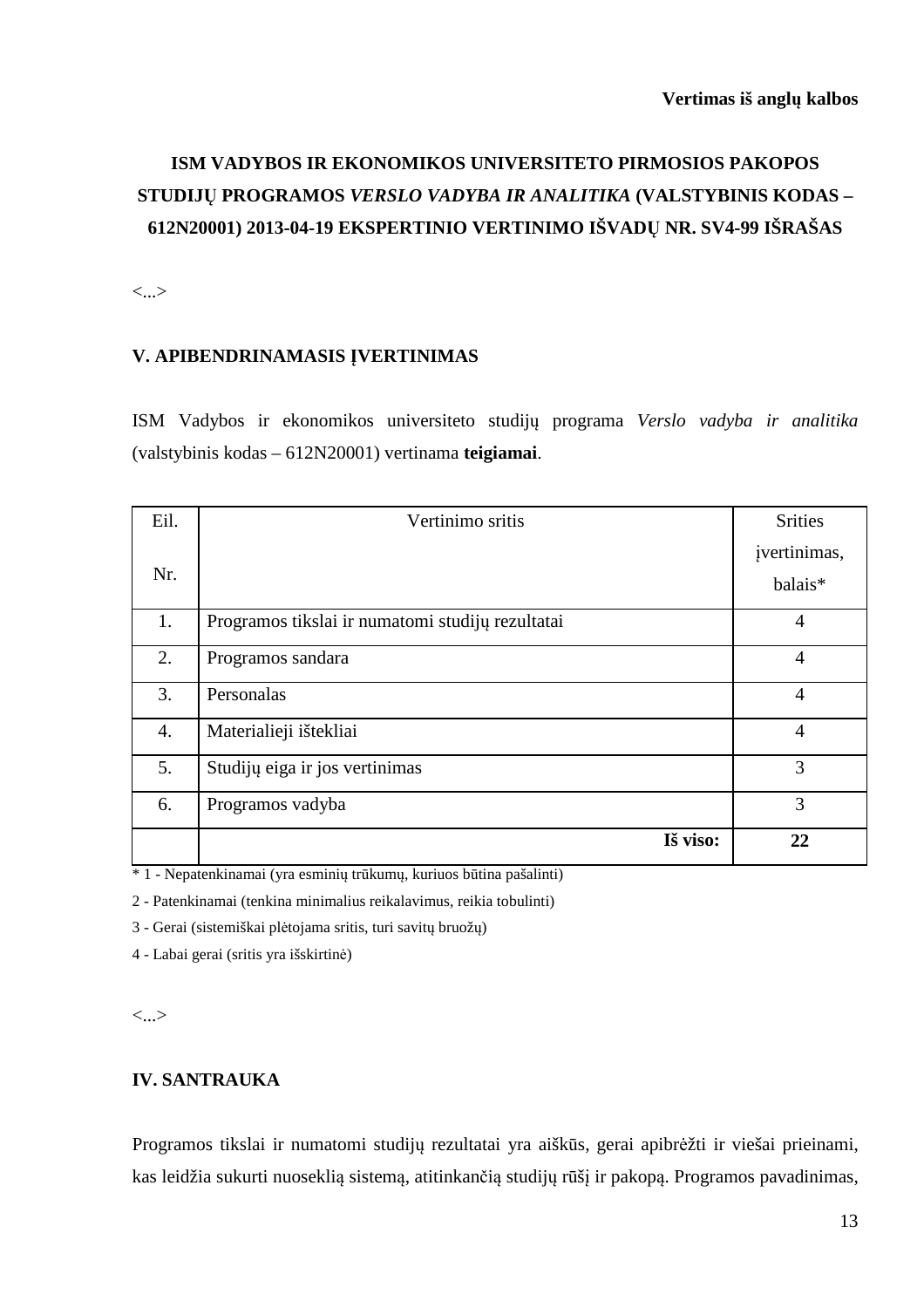numatomi studijų rezultatai ir turinys yra nuoseklūs. Programa atitinka teisės aktų reikalavimus. Materialieji ištekliai pagal kiekį ir kokybę atitinka programos reikalavimus; mokymo ir mokymosi ištekliai yra tinkami. Studijų proceso organizavimas užtikrina tinkamas programos sąlygas visais jos pagrindiniais aspektais ir leidžia pasiekti daugumą numatomų studijų rezultatų. Visų keturių programos metų laikotarpiu sistemingai tobulinama studentų anglų kalba. Tinkamai naudojamas nuolatinis vertinimas žodžiu ir raštu. Baigiamųjų darbų temos yra tinkamos ir paprastai nagrinėja realius verslo klausimus. Tai atspindi glaudžius darbinius santykius su verslo sektoriumi. Programos tobulinimui duomenys renkami iš įvairių šaltinių ir atrodo, kad yra aiškiai apibrėžta duomenų rinkimo, grupavimo ir veiksmų atsakomybė. Išorės socialiniai partneriai konstruktyviai dalyvauja programos dėstyme ir išreiškia bendrą pasitenkinimą programa. Vidaus kokybės užtikrinimo priemonės yra išsamios, kryptingos visuose lygiuose, pagrįstos tinkamais duomenimis, o įsipareigojimai yra aiškiai apibrėžti.

Siekiant atspindėti universiteto įsipareigojimą tarptautiškumui, būtų galima pagerinti darbuotojų darbų publikavimą tarptautiniuose recenzuojamuose leidiniuose. Reikėtų tobulinti kai kuriuos vertinimo sistemos komponentus. Pavyzdžiui, studentų, kurie mokosi dviejuose universiteto padaliniuose, vertinimo kintamumą ir studijų gilumą, kuris atsispindi baigiamuosiuose darbuose ir susijusioje bibliografijoje. Studentų darbuose raštu neatsispindi jų aukštas anglų kalbos žodžiu lygis. Tikslesni duomenys apie absolventų įsidarbinimą padėtų geriau suprasti programos plėtrą. Išorės socialiniai partneriai ne taip efektyviai dalyvauja programos vadyboje lyginant su programos dėstymu; programos lygmeniu reikėtų sukurti oficialesnius ryšius su socialiniais partneriais ir baigusiais studijas studentais, kad būtų galima surinkti daugiau informacijos apie studijų turinio pokyčius ir užtikrinti programos kokybę.

#### **III. REKOMENDACIJOS**

- 1. Universitetas galėtų apsvarstyti, koks būdas geriausiai padėtų padidinti darbuotojų publikacijų skaičių tarptautiniuose recenzuojamuose žurnaluose.
- 2. Nors studentai labai gerai moka šnekamąją anglų kalbą, juos reikėtų skatinti daugiau rašyti anglų kalba, siekiant pagerinti jų rašymo įgūdžius.
- 3. Studentų vertinimas turėtų atspindėti studijų lygį ir būti vienodas visiems studentams, nepriklausomai nuo universiteto padalinio.